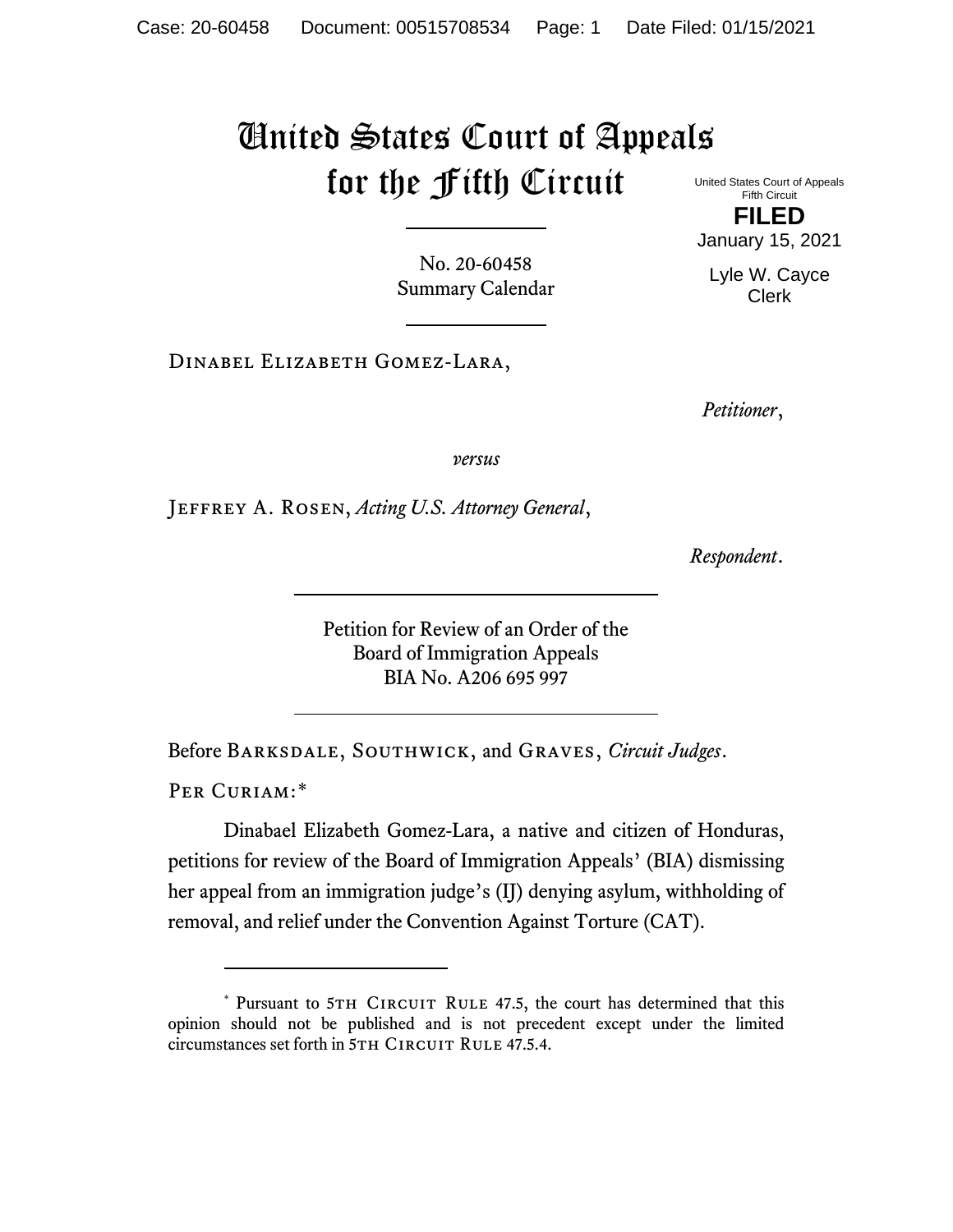## 20-60458

In reviewing the BIA's decision, the II's underlying decision is considered only to the extent the BIA adopted it. *See Mikhael v. I.N.S*., 115 F.3d 299, 302 (5th Cir. 1997). The BIA's legal conclusions are reviewed *de novo*, *Siwe v. Holder*, 742 F.3d 603, 607 (5th Cir. 2014); its factual findings, for substantial evidence. *Chen v. Gonzales*, 470 F.3d 1131, 1134 (5th Cir. 2006).

Asylum is discretionary, and is granted for aliens refusing to return to their country based on persecution or a well-founded fear of persecution on account of "race, religion, nationality, membership in a particular social group, or political opinion". *Zhang v. Gonzales*, 432 F.3d 339, 344 (5th Cir. 2005). For withholding of removal, an applicant must show "it is more likely than not" her life or freedom would be threatened by persecution based upon one of the five listed categories—a higher bar than the required showing for a successful asylum claim. *See* 8 C.F.R. § 208.16(b)(1).

Gomez presents two grounds for granting asylum or withholding of removal: her persecution for being a member of a particular social group, which she asserts is "women in Honduras"; and her family and kinship ties. Each ground fails.

In claiming the BIA erred by failing to recognize the particular social group of "women in Honduras", Gomez fails to show error in the IJ's finding the purported group lacks the requisite particularity. *Orellana-Monson v. Holder*, 685 F.3d 511, 521–22 (5th Cir. 2012).

For her second ground, Gomez asserts she was persecuted because she was beaten and raped on account of her kinship ties. This assertion stems from the mistaken belief of the Honduran man who raped Gomez in retaliation for an alleged murder. Because Gomez did not raise this claim before the BIA, she failed to exhaust it. Accordingly, we lack jurisdiction to address the claim. *Wang v. Ashcroft*, 260 F.3d 448, 452–53 (5th Cir. 2001).